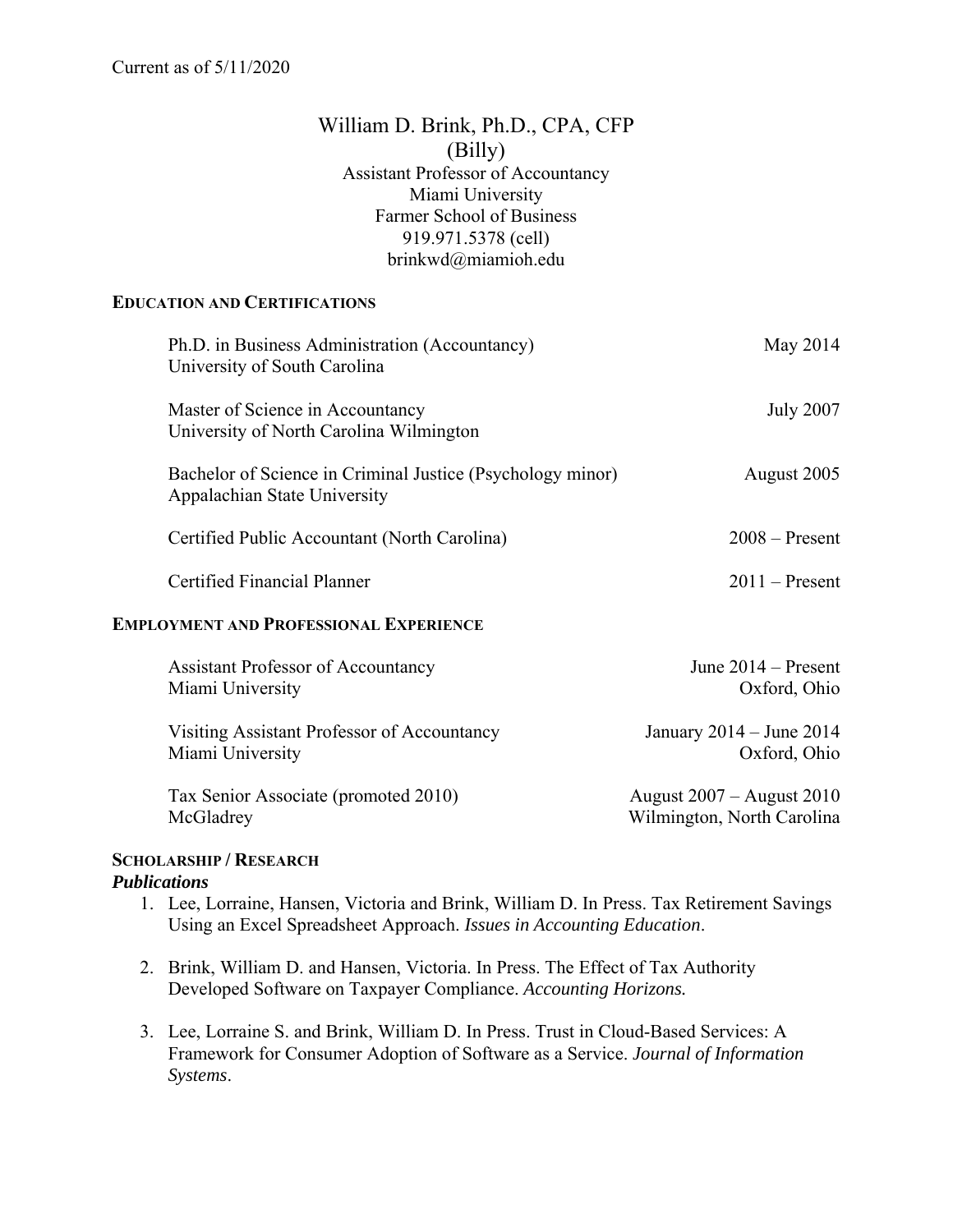- 4. Brink, William D., Grenier, Jonathan, Pyzoha, Jonathan, Reffett, Andrew, and Zielinski, Natalie. 2019. Practitioner Summary: The Effects of Clawbacks on Auditors' Propensity to Propose Restatements and Risk Assessments. *Current Issues in Auditing*. 13(2): 12 – 20.
- 5. Brink, William D., Grenier, Jonathan, Pyzoha, Jonathan, and Reffett, Andrew. 2019. The Effects of Clawbacks on Auditors' Risk Assessments and Propensity to Propose Restatements. J*ournal of Business Ethics*. 158(2):313 – 332.
- 6. Brink, William D., Lee, Lorraine S., and Pyzoha, Jonathon. 2019. Values of Participants in Behavioral Accounting Research: A Comparison of the M-Turk Population to a Nationally Representative Sample. *Behavioral Research in Accounting*. 31(1):97 – 117.
- 7. Brink, William D., Eaton, Tim, Grenier, Jonathan, and Reffett, Andrew. 2019. Deterring Unethical Behavior in Online Labor Markets. J*ournal of Business Ethics*. 156: 71 – 88.
- 8. Brink, William D. and Stoel, Dale. 2018. Analytics Knowledge, Skills, and Abilities for Accounting Graduates. *Advances in Accounting Education*. 22: 23 – 43.
- 9. Brink, William D., Frank, Michele, and Hansen, Victoria. 2018. Using Excel to Evaluate the Taxation of Investments. *The Tax Adviser*. November 2018*.*
- 10.Brink, William D. and Hansen, Victoria. 2018. Incorporating Big Data in the Tax Classroom: Using the IRS Statistics of Income (SOI) to Identify Tax Risk. *The Tax Adviser*. May 2018.
- 11. Brink, William D. and Porcano, Thomas M. 2016. The Impact of Culture and Economic Structure on Tax Morale and Tax Evasion: A Country-Level Analysis Using SEM. *Advances in Taxation*. 23: 87 – 123.
- 12. Evans, Allison, Brink, William D., Lee, Lorraine S., and Hennig, Cherie. 2016. Using Excel in the Classroom: Performing a Multilevel Tax Analysis of an S Corporation Conversion. *The Tax Adviser*. May 2016.
- 13. Brink, William D. and Quick, Linda A. 2016. Accounting Doctoral Program Characteristics: A Guide for Prospective Students. *Advances in Accounting Education: Teaching and Curriculum Innovations*. 18: 69 – 109.
- 14. Brink, William D. and Lee, Lorraine S. 2016. Data Visualisations: Looks can be Deceiving. *Financial Management Magazine/CGMA Magazine*. December 2016.
- 15. Brink, William D. 2016. Taxpayers beware: Tax Software May End up Costing More Than You Think. *The Conversation*. Available at: https://theconversation.com/taxpayersbeware-tax-software-may-end-up-costing-more-than-you-think-57158. Picked up by: The Salem news, The Daily Item, The Eagle Tribune, The Niagara-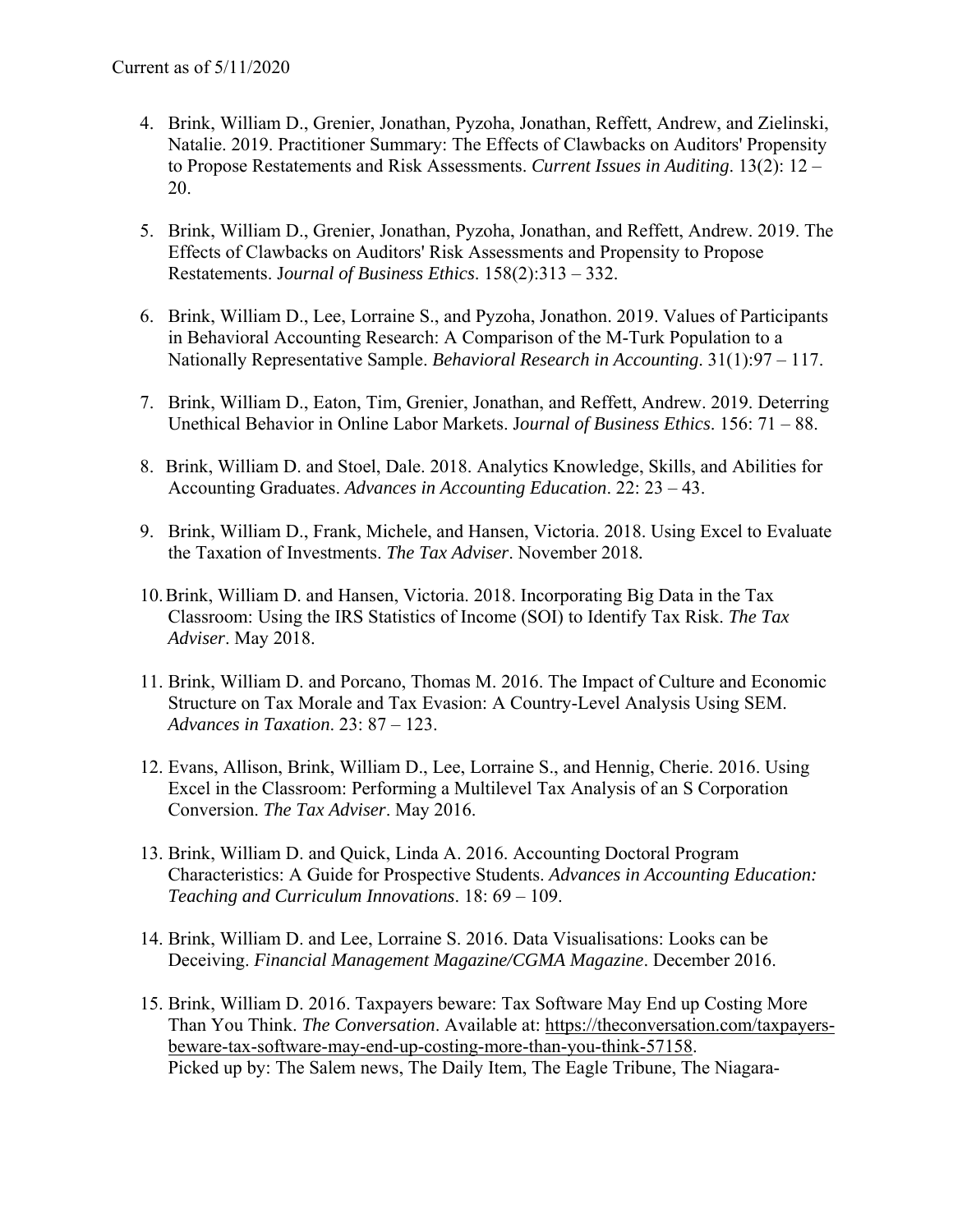Gazette, Raw Story, Econotimes, Economy Watch, 12news.com and others. Radio Interview with: WCBS San Francisco 4/09/2016.

- 16. Brink, William D. and White, Rich A. 2015. The Effects of a Shared Interest and Regret Salience on Tax Evasion. *Journal of the American Taxation Association*. 37(2): 109 – 135.
- 17. Brink, William D. and Lee, Lorraine S. 2015. The Effect of Tax Preparation Software on Tax Compliance: A Research Note. *Behavioral Research in Accounting*. 27(1): 121 – 135.

## *Chapters in Textbooks*

| Prentice Hall's Federal Taxation - Contributing Author | 2019 Edition |
|--------------------------------------------------------|--------------|
| Prentice Hall's Federal Taxation - Contributing Author | 2020 Edition |
| Prentice Hall's Federal Taxation - Contributing Author | 2021 Edition |

## *Works in Process*

- Brink, William D., Kuang, Jason, and Majerczyk, Michael. Changes in Minimum Wage and Employee Effort. (Preparing for Second Round at Accounting, Organizations and Society).
- Brink, William D., De Meyst, Karen, and Eaton, Tim. The impact of Human Rights Accounting and Assurance on Nonprofessional Investors. (Initial submission to *Critical Perspectives in Accounting* summer 2020.)
- Brink, William D., Hansen, Victoria, Kelliher, Charles, and Schwebke, Jason. The Impact of Prefilled Tax Forms on Taxpayer Compliance. (Initial submission to *Accounting Horizons* summer 2020.)
- Brink, William D. and Frank, Michele L. The Gap Between the Services Taxpayers Want and The Services They Receive: Are Taxpayers' Perceptions of Tax Professionals Accurate? (Initial submission to *Accounting Horizons* expected spring 2020.)
- Brink, William D., Bobek-Schmidt, Donna, and Grenier, Jonathan. The effects of Artificial Intelligence on Accounting Professionals' Learning. (Developing with intent to submit to top tier journal*.*)
- Brink, William D. and Majerczyk, Michael. The Impact of Tax Savings on Managers Investment Allocations Decisions. Developing with the (Intent to submit to *Journal of Management Accounting Research*).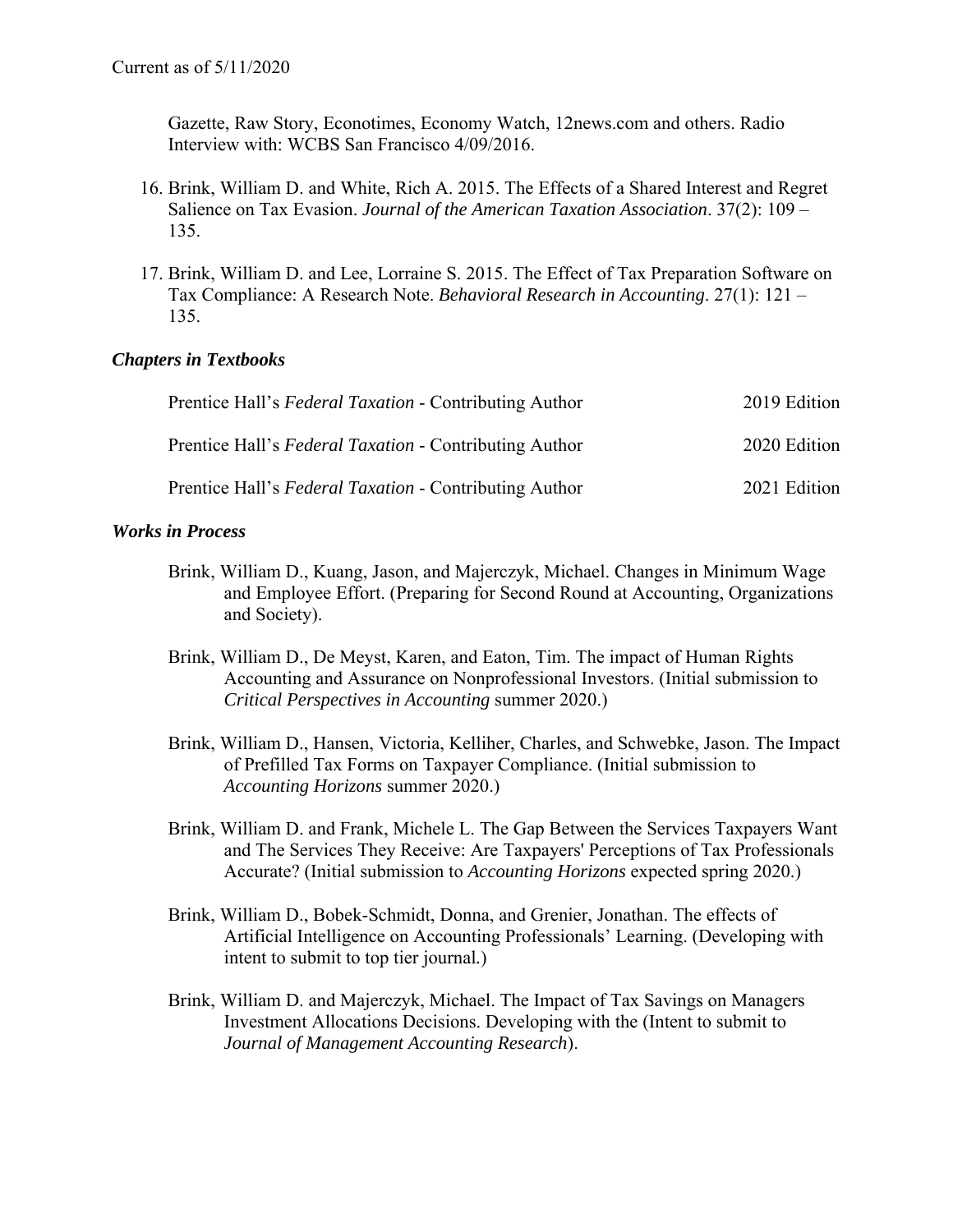# *Conference Presentations*

| "The impact of Human Rights Accounting and Assurance on Nonprofessional<br>Investors"                                                                                    | 2019                   |
|--------------------------------------------------------------------------------------------------------------------------------------------------------------------------|------------------------|
| Research Workshop on Business and Human Rights (presented by coauthor)                                                                                                   | Geneva                 |
| "Discussion: The Impact of Corporate Tax Management, Voluntary Disclosure, and<br>Economic Development on CSR Perceptions"<br><b>ATA Midyear Meeting JATA Conference</b> | 2019<br>Washington, DC |
| "Using Big Data to Identify Tax Risk"<br>ATA Midyear Meeting JATA Conference                                                                                             | 2019<br>Washington, DC |
| "Trust in Cloud-Based Services: A Framework for Consumer Adoption of<br>Software as a Service"<br>JIS Research Conference (presented by coauthor)                        | 2018<br>Durham, NC     |
| "The Effect of Direct versus Indirect Reporting on Taxpayer Compliance"<br><b>AAA Annual Meeting</b>                                                                     | 2016<br>New York, NY   |
| "Changes in Minimum Wage and Employee Effort"<br>AAA Southeast Region Meeting (presented by coauthor)                                                                    | 2016<br>Atlanta, GA    |
| "The Effects of a Shared Interest and Regret Salience on Tax Evasion"<br>ATA Midyear Meeting JATA Conference                                                             | 2015<br>Washington, DC |
| "To Convert or Not Convert: A Multi-Level Tax Analysis of S-Corporation Conversion<br>with Excel"<br>ATA Midyear Meeting JATA Conference                                 | 2015<br>Washington, DC |
| <b>TEACHING</b><br><b>University</b><br>Miami University<br>Graduate                                                                                                     | Evaluations            |
| Advanced Tax Topics (6 sections)                                                                                                                                         | 3.37/4.00              |
| Undergraduate<br>Intermediate Financial Accounting I (3 sections)<br>Federal Income Tax (16 sections)                                                                    | 3.55/4.00<br>3.37/4.00 |
| University of South Carolina<br>Graduate<br>Taxation of Corporations and Partnerships I (1 section)                                                                      | not evaluated          |
| Undergraduate<br>Managerial Accounting, I (2 sections)                                                                                                                   | 4.70/5.00              |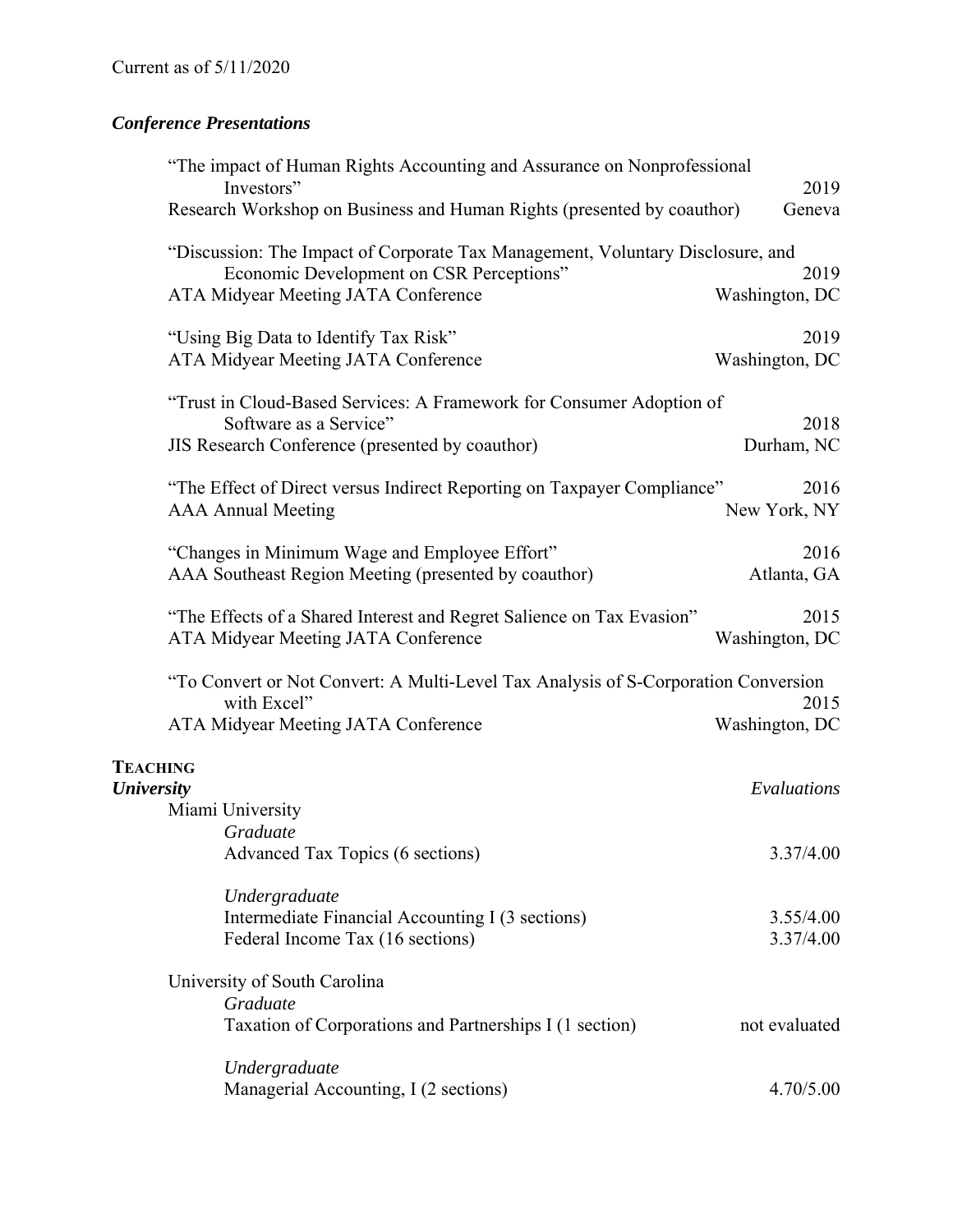| <b>Professional</b><br>4.83/5.00<br>KPMG-Tax Fundamentals (4 sections)<br>KPMG-Tax Skills Seminar Level 1 (1 Section)<br>4.90/5.00<br><b>SERVICE</b><br><b>Ad Hoc Reviews</b><br>2019<br><b>American Taxation Association Midyear Meeting</b><br>2019<br>Journal of Business Ethics<br>2018<br><b>Behavioral Research in Accounting</b><br>2018<br>Journal of International Accounting Auditing and Taxation<br>2018<br>American Accounting Association Annual Meeting<br>2018<br><b>American Taxation Association Midyear Meeting</b><br>2018<br><b>Issues in Accounting Education</b><br>2018<br>Behavioral Tax Symposium Conference<br><b>Advances in Taxation</b><br>$2017 -$ Present<br>Behavioral Tax Symposium Conference<br>2017<br>Journal of International Accounting Auditing & Taxation<br>$2017 -$ Present<br>$2017 -$ Present<br>Journal of Information Systems<br>$2016$ – Present<br><b>Accounting Horizons</b><br><b>Public Finance Review</b><br>$2016$ – Present<br>Journal of Legal Tax Research<br>2013<br>International Conference on Information Systems<br>2013<br>The European Conference on Information Systems<br>2012<br>The European Conference on Information Systems<br><b>Service to the Profession</b><br>2019/21<br><i>Issues in Accounting Education: Editorial Board</i><br><b>American Taxation Association:</b><br>Research Resources and Methodologies Committee<br>2019/20<br>2018/19<br>Chair of the Estate and Gift Tax Policy Group<br><b>Service to the School of Business</b><br><b>Technology Policies Committee</b><br>2019/20<br>2018/19<br><b>Technology Policies Committee</b><br>2017/18<br><b>Technology Policies Committee</b><br><b>Service to the Department</b><br>Accounting Advisory Group Educational Experience Committee Liaison<br>2020<br><b>Faculty Recruiting Committee</b><br>2019/20<br><b>Faculty Workload Committee</b><br>2019/20<br>2018/19<br><b>Faculty Recruiting Committee</b><br>Committee Member for Graduate Curriculum<br>2016/19 | Tax I (1 section)                             | 4.77/5.00 |
|------------------------------------------------------------------------------------------------------------------------------------------------------------------------------------------------------------------------------------------------------------------------------------------------------------------------------------------------------------------------------------------------------------------------------------------------------------------------------------------------------------------------------------------------------------------------------------------------------------------------------------------------------------------------------------------------------------------------------------------------------------------------------------------------------------------------------------------------------------------------------------------------------------------------------------------------------------------------------------------------------------------------------------------------------------------------------------------------------------------------------------------------------------------------------------------------------------------------------------------------------------------------------------------------------------------------------------------------------------------------------------------------------------------------------------------------------------------------------------------------------------------------------------------------------------------------------------------------------------------------------------------------------------------------------------------------------------------------------------------------------------------------------------------------------------------------------------------------------------------------------------------------------------------------------------------------------------------------------------------------------------------|-----------------------------------------------|-----------|
| $2015 -$ Present                                                                                                                                                                                                                                                                                                                                                                                                                                                                                                                                                                                                                                                                                                                                                                                                                                                                                                                                                                                                                                                                                                                                                                                                                                                                                                                                                                                                                                                                                                                                                                                                                                                                                                                                                                                                                                                                                                                                                                                                 |                                               |           |
|                                                                                                                                                                                                                                                                                                                                                                                                                                                                                                                                                                                                                                                                                                                                                                                                                                                                                                                                                                                                                                                                                                                                                                                                                                                                                                                                                                                                                                                                                                                                                                                                                                                                                                                                                                                                                                                                                                                                                                                                                  |                                               |           |
|                                                                                                                                                                                                                                                                                                                                                                                                                                                                                                                                                                                                                                                                                                                                                                                                                                                                                                                                                                                                                                                                                                                                                                                                                                                                                                                                                                                                                                                                                                                                                                                                                                                                                                                                                                                                                                                                                                                                                                                                                  |                                               |           |
|                                                                                                                                                                                                                                                                                                                                                                                                                                                                                                                                                                                                                                                                                                                                                                                                                                                                                                                                                                                                                                                                                                                                                                                                                                                                                                                                                                                                                                                                                                                                                                                                                                                                                                                                                                                                                                                                                                                                                                                                                  |                                               |           |
|                                                                                                                                                                                                                                                                                                                                                                                                                                                                                                                                                                                                                                                                                                                                                                                                                                                                                                                                                                                                                                                                                                                                                                                                                                                                                                                                                                                                                                                                                                                                                                                                                                                                                                                                                                                                                                                                                                                                                                                                                  |                                               |           |
|                                                                                                                                                                                                                                                                                                                                                                                                                                                                                                                                                                                                                                                                                                                                                                                                                                                                                                                                                                                                                                                                                                                                                                                                                                                                                                                                                                                                                                                                                                                                                                                                                                                                                                                                                                                                                                                                                                                                                                                                                  |                                               |           |
|                                                                                                                                                                                                                                                                                                                                                                                                                                                                                                                                                                                                                                                                                                                                                                                                                                                                                                                                                                                                                                                                                                                                                                                                                                                                                                                                                                                                                                                                                                                                                                                                                                                                                                                                                                                                                                                                                                                                                                                                                  |                                               |           |
|                                                                                                                                                                                                                                                                                                                                                                                                                                                                                                                                                                                                                                                                                                                                                                                                                                                                                                                                                                                                                                                                                                                                                                                                                                                                                                                                                                                                                                                                                                                                                                                                                                                                                                                                                                                                                                                                                                                                                                                                                  |                                               |           |
|                                                                                                                                                                                                                                                                                                                                                                                                                                                                                                                                                                                                                                                                                                                                                                                                                                                                                                                                                                                                                                                                                                                                                                                                                                                                                                                                                                                                                                                                                                                                                                                                                                                                                                                                                                                                                                                                                                                                                                                                                  |                                               |           |
|                                                                                                                                                                                                                                                                                                                                                                                                                                                                                                                                                                                                                                                                                                                                                                                                                                                                                                                                                                                                                                                                                                                                                                                                                                                                                                                                                                                                                                                                                                                                                                                                                                                                                                                                                                                                                                                                                                                                                                                                                  |                                               |           |
|                                                                                                                                                                                                                                                                                                                                                                                                                                                                                                                                                                                                                                                                                                                                                                                                                                                                                                                                                                                                                                                                                                                                                                                                                                                                                                                                                                                                                                                                                                                                                                                                                                                                                                                                                                                                                                                                                                                                                                                                                  |                                               |           |
|                                                                                                                                                                                                                                                                                                                                                                                                                                                                                                                                                                                                                                                                                                                                                                                                                                                                                                                                                                                                                                                                                                                                                                                                                                                                                                                                                                                                                                                                                                                                                                                                                                                                                                                                                                                                                                                                                                                                                                                                                  |                                               |           |
|                                                                                                                                                                                                                                                                                                                                                                                                                                                                                                                                                                                                                                                                                                                                                                                                                                                                                                                                                                                                                                                                                                                                                                                                                                                                                                                                                                                                                                                                                                                                                                                                                                                                                                                                                                                                                                                                                                                                                                                                                  |                                               |           |
|                                                                                                                                                                                                                                                                                                                                                                                                                                                                                                                                                                                                                                                                                                                                                                                                                                                                                                                                                                                                                                                                                                                                                                                                                                                                                                                                                                                                                                                                                                                                                                                                                                                                                                                                                                                                                                                                                                                                                                                                                  |                                               |           |
|                                                                                                                                                                                                                                                                                                                                                                                                                                                                                                                                                                                                                                                                                                                                                                                                                                                                                                                                                                                                                                                                                                                                                                                                                                                                                                                                                                                                                                                                                                                                                                                                                                                                                                                                                                                                                                                                                                                                                                                                                  |                                               |           |
|                                                                                                                                                                                                                                                                                                                                                                                                                                                                                                                                                                                                                                                                                                                                                                                                                                                                                                                                                                                                                                                                                                                                                                                                                                                                                                                                                                                                                                                                                                                                                                                                                                                                                                                                                                                                                                                                                                                                                                                                                  |                                               |           |
|                                                                                                                                                                                                                                                                                                                                                                                                                                                                                                                                                                                                                                                                                                                                                                                                                                                                                                                                                                                                                                                                                                                                                                                                                                                                                                                                                                                                                                                                                                                                                                                                                                                                                                                                                                                                                                                                                                                                                                                                                  |                                               |           |
|                                                                                                                                                                                                                                                                                                                                                                                                                                                                                                                                                                                                                                                                                                                                                                                                                                                                                                                                                                                                                                                                                                                                                                                                                                                                                                                                                                                                                                                                                                                                                                                                                                                                                                                                                                                                                                                                                                                                                                                                                  |                                               |           |
|                                                                                                                                                                                                                                                                                                                                                                                                                                                                                                                                                                                                                                                                                                                                                                                                                                                                                                                                                                                                                                                                                                                                                                                                                                                                                                                                                                                                                                                                                                                                                                                                                                                                                                                                                                                                                                                                                                                                                                                                                  |                                               |           |
|                                                                                                                                                                                                                                                                                                                                                                                                                                                                                                                                                                                                                                                                                                                                                                                                                                                                                                                                                                                                                                                                                                                                                                                                                                                                                                                                                                                                                                                                                                                                                                                                                                                                                                                                                                                                                                                                                                                                                                                                                  |                                               |           |
|                                                                                                                                                                                                                                                                                                                                                                                                                                                                                                                                                                                                                                                                                                                                                                                                                                                                                                                                                                                                                                                                                                                                                                                                                                                                                                                                                                                                                                                                                                                                                                                                                                                                                                                                                                                                                                                                                                                                                                                                                  |                                               |           |
|                                                                                                                                                                                                                                                                                                                                                                                                                                                                                                                                                                                                                                                                                                                                                                                                                                                                                                                                                                                                                                                                                                                                                                                                                                                                                                                                                                                                                                                                                                                                                                                                                                                                                                                                                                                                                                                                                                                                                                                                                  |                                               |           |
|                                                                                                                                                                                                                                                                                                                                                                                                                                                                                                                                                                                                                                                                                                                                                                                                                                                                                                                                                                                                                                                                                                                                                                                                                                                                                                                                                                                                                                                                                                                                                                                                                                                                                                                                                                                                                                                                                                                                                                                                                  |                                               |           |
|                                                                                                                                                                                                                                                                                                                                                                                                                                                                                                                                                                                                                                                                                                                                                                                                                                                                                                                                                                                                                                                                                                                                                                                                                                                                                                                                                                                                                                                                                                                                                                                                                                                                                                                                                                                                                                                                                                                                                                                                                  |                                               |           |
|                                                                                                                                                                                                                                                                                                                                                                                                                                                                                                                                                                                                                                                                                                                                                                                                                                                                                                                                                                                                                                                                                                                                                                                                                                                                                                                                                                                                                                                                                                                                                                                                                                                                                                                                                                                                                                                                                                                                                                                                                  |                                               |           |
|                                                                                                                                                                                                                                                                                                                                                                                                                                                                                                                                                                                                                                                                                                                                                                                                                                                                                                                                                                                                                                                                                                                                                                                                                                                                                                                                                                                                                                                                                                                                                                                                                                                                                                                                                                                                                                                                                                                                                                                                                  |                                               |           |
|                                                                                                                                                                                                                                                                                                                                                                                                                                                                                                                                                                                                                                                                                                                                                                                                                                                                                                                                                                                                                                                                                                                                                                                                                                                                                                                                                                                                                                                                                                                                                                                                                                                                                                                                                                                                                                                                                                                                                                                                                  |                                               |           |
|                                                                                                                                                                                                                                                                                                                                                                                                                                                                                                                                                                                                                                                                                                                                                                                                                                                                                                                                                                                                                                                                                                                                                                                                                                                                                                                                                                                                                                                                                                                                                                                                                                                                                                                                                                                                                                                                                                                                                                                                                  |                                               |           |
|                                                                                                                                                                                                                                                                                                                                                                                                                                                                                                                                                                                                                                                                                                                                                                                                                                                                                                                                                                                                                                                                                                                                                                                                                                                                                                                                                                                                                                                                                                                                                                                                                                                                                                                                                                                                                                                                                                                                                                                                                  |                                               |           |
|                                                                                                                                                                                                                                                                                                                                                                                                                                                                                                                                                                                                                                                                                                                                                                                                                                                                                                                                                                                                                                                                                                                                                                                                                                                                                                                                                                                                                                                                                                                                                                                                                                                                                                                                                                                                                                                                                                                                                                                                                  |                                               |           |
|                                                                                                                                                                                                                                                                                                                                                                                                                                                                                                                                                                                                                                                                                                                                                                                                                                                                                                                                                                                                                                                                                                                                                                                                                                                                                                                                                                                                                                                                                                                                                                                                                                                                                                                                                                                                                                                                                                                                                                                                                  |                                               |           |
|                                                                                                                                                                                                                                                                                                                                                                                                                                                                                                                                                                                                                                                                                                                                                                                                                                                                                                                                                                                                                                                                                                                                                                                                                                                                                                                                                                                                                                                                                                                                                                                                                                                                                                                                                                                                                                                                                                                                                                                                                  |                                               |           |
|                                                                                                                                                                                                                                                                                                                                                                                                                                                                                                                                                                                                                                                                                                                                                                                                                                                                                                                                                                                                                                                                                                                                                                                                                                                                                                                                                                                                                                                                                                                                                                                                                                                                                                                                                                                                                                                                                                                                                                                                                  |                                               |           |
|                                                                                                                                                                                                                                                                                                                                                                                                                                                                                                                                                                                                                                                                                                                                                                                                                                                                                                                                                                                                                                                                                                                                                                                                                                                                                                                                                                                                                                                                                                                                                                                                                                                                                                                                                                                                                                                                                                                                                                                                                  |                                               |           |
|                                                                                                                                                                                                                                                                                                                                                                                                                                                                                                                                                                                                                                                                                                                                                                                                                                                                                                                                                                                                                                                                                                                                                                                                                                                                                                                                                                                                                                                                                                                                                                                                                                                                                                                                                                                                                                                                                                                                                                                                                  |                                               |           |
|                                                                                                                                                                                                                                                                                                                                                                                                                                                                                                                                                                                                                                                                                                                                                                                                                                                                                                                                                                                                                                                                                                                                                                                                                                                                                                                                                                                                                                                                                                                                                                                                                                                                                                                                                                                                                                                                                                                                                                                                                  |                                               |           |
|                                                                                                                                                                                                                                                                                                                                                                                                                                                                                                                                                                                                                                                                                                                                                                                                                                                                                                                                                                                                                                                                                                                                                                                                                                                                                                                                                                                                                                                                                                                                                                                                                                                                                                                                                                                                                                                                                                                                                                                                                  |                                               |           |
|                                                                                                                                                                                                                                                                                                                                                                                                                                                                                                                                                                                                                                                                                                                                                                                                                                                                                                                                                                                                                                                                                                                                                                                                                                                                                                                                                                                                                                                                                                                                                                                                                                                                                                                                                                                                                                                                                                                                                                                                                  |                                               |           |
|                                                                                                                                                                                                                                                                                                                                                                                                                                                                                                                                                                                                                                                                                                                                                                                                                                                                                                                                                                                                                                                                                                                                                                                                                                                                                                                                                                                                                                                                                                                                                                                                                                                                                                                                                                                                                                                                                                                                                                                                                  |                                               |           |
|                                                                                                                                                                                                                                                                                                                                                                                                                                                                                                                                                                                                                                                                                                                                                                                                                                                                                                                                                                                                                                                                                                                                                                                                                                                                                                                                                                                                                                                                                                                                                                                                                                                                                                                                                                                                                                                                                                                                                                                                                  | Committee Member for Undergraduate Curriculum | 2016/18   |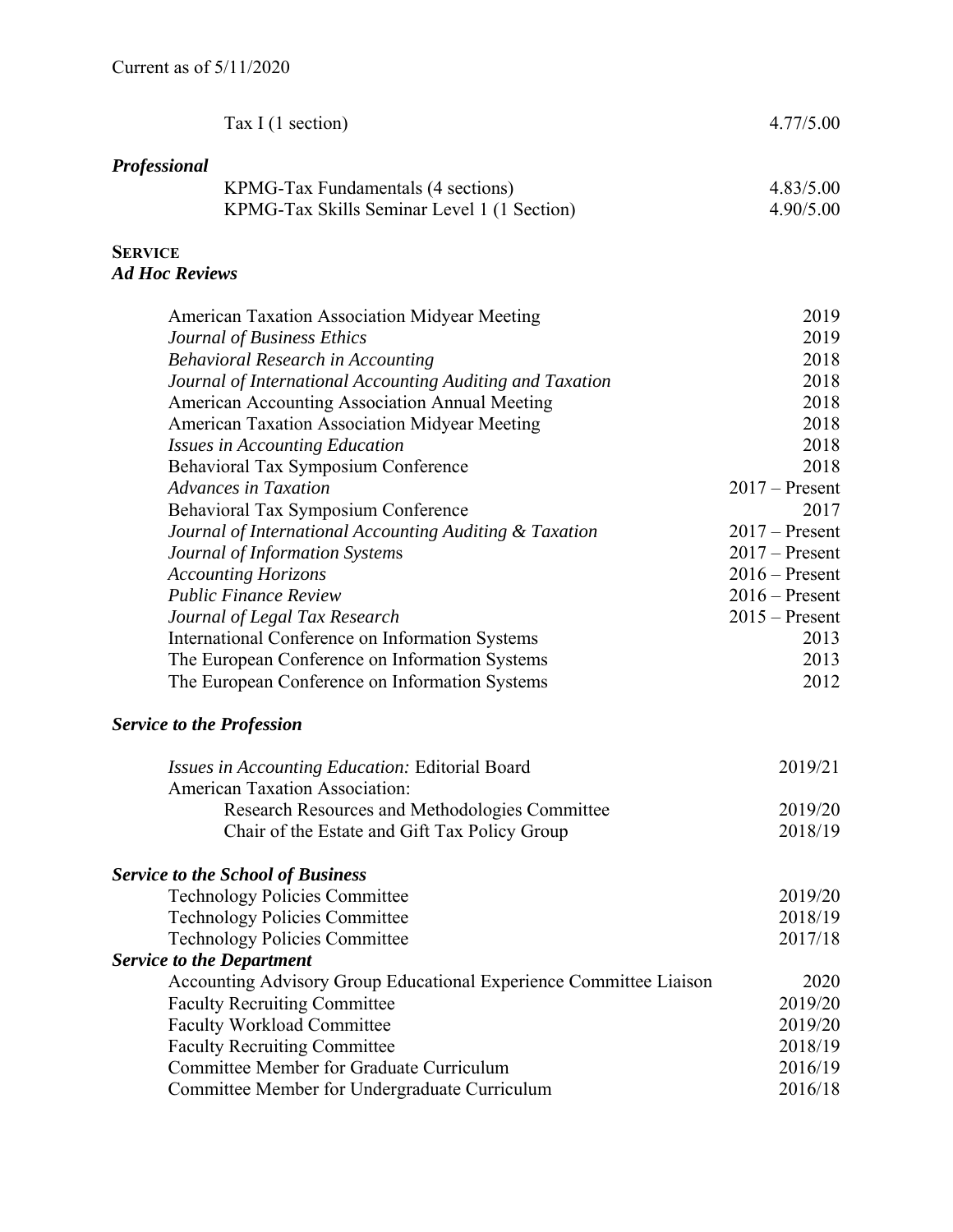| Committee Member for Finance and External Relations          | 2015/18 |
|--------------------------------------------------------------|---------|
| <b>Department Secretary</b>                                  | 2014/15 |
| <b>Service to the Students</b>                               |         |
| Faculty Advisor for Club Dodgeball                           | 2018/19 |
| Faculty Mentor for Student Independent Study                 | 2017    |
| Faculty Mentor for Student Independent Study                 | 2017    |
| Faculty Mentor for Student Independent Study                 | 2016    |
| Faculty Advisor for National Deloitte Tax Case Competition   | 2016    |
| Faculty Advisor for National Deloitte Audit Case Competition | 2016    |
| Faculty Advisor for Miami Deloitte Audit Case Competition    | 2016    |
| Faculty Advisor for Miami Deloitte Audit Case Competition    | 2015    |
| Faculty Advisor for Deloitte Tax Case Competition            | 2015    |
| Undergraduate Academic Advisor                               | 2014/17 |

#### **AWARDS**

| Center for Teaching Excellence Commendation for Influence on Students | 2019          |
|-----------------------------------------------------------------------|---------------|
| Center for Teaching Excellence Commendation for Influence on Students | 2018          |
| Center for Teaching Excellence Commendation for Influence on Students | 2017          |
| <b>Outstanding Author Contribution</b>                                | 2017          |
| <b>Emerald Literati Network Awards for Excellence</b>                 |               |
| Richard K. Smucker Teaching Excellence Award:                         | 2016          |
| <b>Outstanding Junior Professor Nominee</b>                           |               |
| Center for Teaching Excellence Commendation for Influence on Students | 2016          |
| Center for Teaching Excellence Commendation for Influence on Students | 2015          |
| School of Accounting Outstanding Doctoral Student Teaching Award      | 2013          |
| University of South Carolina                                          |               |
| AAA/Deloitte Foundation/J. Michael Cook Doctoral Consortium Fellow    | 2013          |
| <b>Accounting Doctoral Scholars Scholarship Recipient</b>             | $2010 - 2014$ |
| Sponsored by the AICPA                                                |               |
|                                                                       |               |

#### **POPULAR PRESS**

 Manuscript written for *The Conversation* "Taxpayers Beware…" Picked up by: Social Science Space, TEGNA, New Boston Post, The Salem news, The Daily Item, The Eagle Tribune, The Niagara-Gazette, Raw Story, Econotimes, Economy Watch, 12news.com, Flipboard app, Digg, and others. 5,970 readers as of 7/17/2018.

National Radio Interview with: *WCBS San Francisco* on 4/09/2016.

 Mulhere, Kaitlin. Feb. 22, 2017. "New TurboTax Deal Has a Big Catch" *Time.com* available at: http://time.com/money/4677621/turbotax-earnest-student-loan-refinancingpitch/